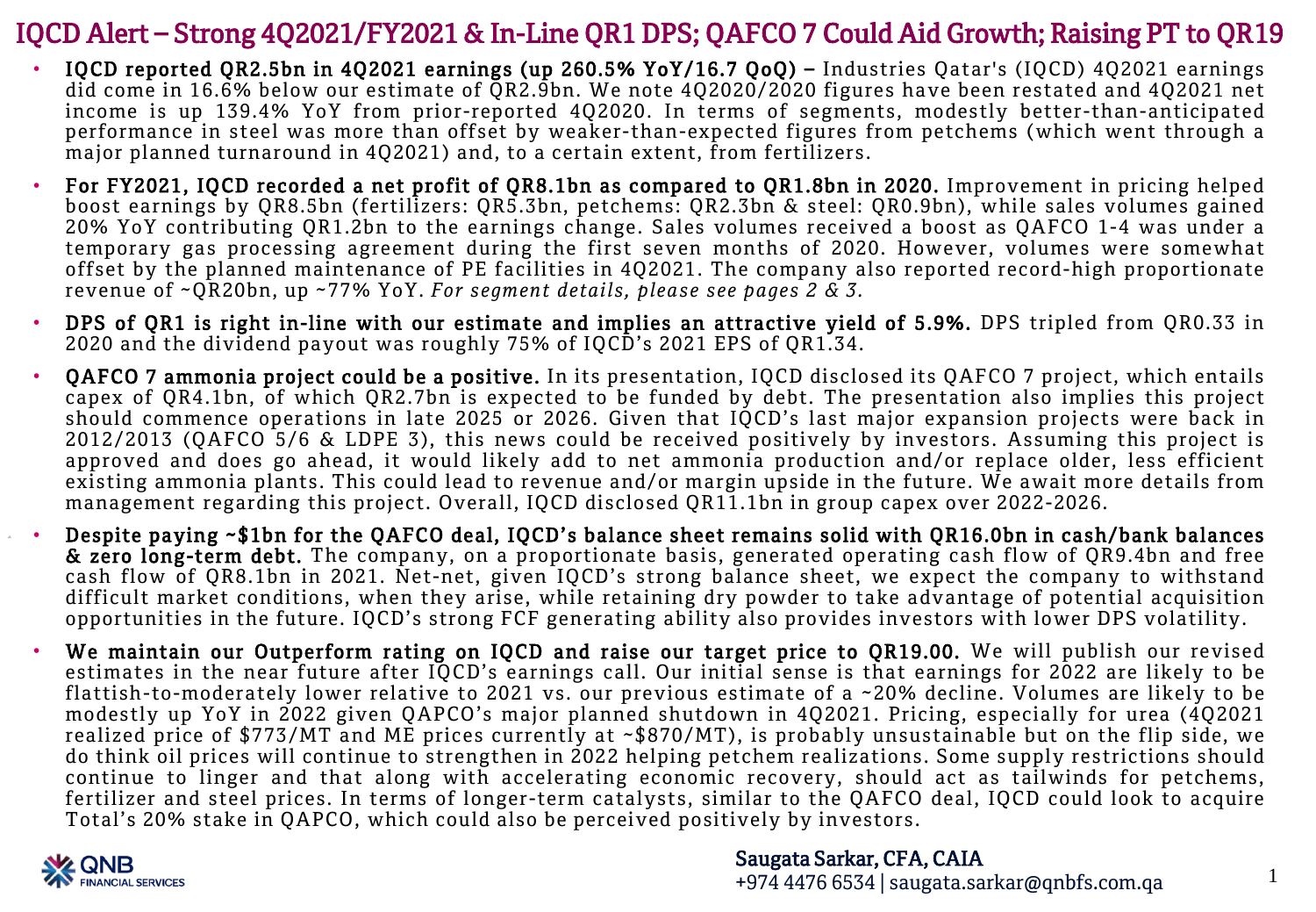# IQCD Alert – Strong 4Q2021/FY2021 & In-Line QR1 DPS; QAFCO 7 Could Aid Growth; Raising PT to QR19

| Income Statement (QR millio:            | 4Q2020               | 3Q2021      | 4Q2021      | 4Q2021E     | A Vs. E  | YoY               | QoQ      | 2020        | 2021        | 2021E       | A Vs. E  | YoY       |
|-----------------------------------------|----------------------|-------------|-------------|-------------|----------|-------------------|----------|-------------|-------------|-------------|----------|-----------|
| Revenue                                 | 2,086.986            | 3,392.226   | 4,722.830   | 5,028.251   | $-6.1%$  | 126.3%            | 39.2%    | 7,399.718   | 14,169.123  | 14,474.544  | $-2.1%$  | 91.5%     |
| Cost of Sales (Ex. D & A)               | (1,284.581)          | (1,614.621) | (1,830.056) | (2,162.148) | $-15.4%$ | 42.5%             | 13.3%    | (4,856.247) | (6,715.048) | (7,047.140) | $-4.7%$  | 38.3%     |
| <b>Gross Profit</b>                     | 802.405              | 1,777.605   | 2,892.774   | 2,866.103   | 0.9%     | 260.5%            | 62.7%    | 2,543.471   | 7,454.075   | 7,427.404   | 0.4%     | 193.1%    |
| General & Admin. Expenses               | (136.468)            | (121.759)   | (315.813)   | (150.848)   | 109.4%   | 131.4%            | 159.4%   | (480.855)   | (712.168)   | (547.203)   | 30.1%    | 48.1%     |
| Selling & Distribution Costs            | (2.755)              | (1.444)     | (24.808)    | (24.464)    | 1.4%     | 800.5%            | 1618.0%  | (35.019)    | (59.285)    | (58.941)    | 0.6%     | 69.3%     |
| <b>EBITDA</b>                           | 663.182              | 1,654.402   | 2,552.153   | 2,690.792   | $-5.2%$  | 284.8%            | 54.3%    | 2,027.597   | 6,682.622   | 6,821.261   | $-2.0%$  | 229.6%    |
| Depreciation & Amortization             | (522.160)            | (322.245)   | (484.284)   | (326.400)   | 48.4%    | $-7.3%$           | 50.3%    | (1,609.922) | (1,449.746) | (1,291.862) | 12.2%    | $-9.9%$   |
| <b>EBIT</b>                             | 141.022              | 1,332.157   | 2,067.869   | 2,364.392   |          | $-12.5\%$ 1366.3% | 55.2%    | 417.675     | 5,232.876   | 5,529.399   | $-5.4%$  | 1152.9%   |
| <b>Finance Costs</b>                    | (17.102)             | (5.697)     | (5.696)     | (5.956)     | $-4.4%$  | $-66.7%$          | $0.0\%$  | (37.354)    | (25.349)    | (25.609)    | $-1.0%$  | $-32.1%$  |
| <b>Share of Results from Associates</b> | 10.116               | 27.602      | 24.506      | 29.396      | $-16.6%$ | 142.2%            | $-11.2%$ | 14.347      | 105.329     | 110.219     | $-4.4%$  | 634.2%    |
| Share of Results of JVs                 | 441.051              | 678.443     | 306.215     | 430.305     | $-28.8%$ | $-30.6%$          | $-54.9%$ | 1,065.305   | 2,479.297   | 2,603.387   | $-4.8%$  | 132.7%    |
| Other Income                            | 1,532.317            | 67.739      | 57.335      | 120.448     | $-52.4%$ | $-96.3%$          | $-15.4%$ | 1,763.567   | 298.613     | 361.726     | $-17.4%$ | $-83.1%$  |
| Investment Income & Other               | (1,408.934)          |             |             |             |          | $-100.0%$         |          | (1,377.894) |             |             |          | $-100.0%$ |
| <b>Profit Before Tax</b>                | 698.470              | 2,100.244   | 2,450.229   | 2,938.585   | $-16.6%$ | 250.8%            | 16.7%    | 1,845.646   | 8,090.766   | 8,579.122   | $-5.7%$  | 338.4%    |
| Tax                                     | 75.462               | (0.122)     | 0.144       | (0.171)     | N/M      | -99.8%            | N/M      | (1.868)     | (0.669)     | (0.984)     | $-32.0%$ | $-64.2%$  |
| <b>Profit After Tax</b>                 | 773.932              | 2,100.122   | 2,450.373   | 2,938.414   | $-16.6%$ | 216.6%            | $16.7\%$ | 1,843.778   | 8,090.097   | 8,578.138   | $-5.7%$  | 338.8%    |
| Minority Interest                       | (94.171)             | (0.192)     | 0.286       | (0.591)     | N/M      | N/M               | N/M      | (33.333)    | (1.119)     | (1.996)     | $-43.9%$ | $-96.6%$  |
| <b>Profit for Equity Holders</b>        | $\overline{679.761}$ | 2,099.930   | 2,450.659   | 2,937.823   | $-16.6%$ | 260.5%            | 16.7%    | 1,810.445   | 8,088.978   | 8,576.142   | $-5.7%$  | 346.8%    |
|                                         |                      |             |             |             |          |                   |          |             |             |             |          |           |
| $EPS$ (in $QR$ )                        | 0.11                 | 0.35        | 0.41        | 0.49        | $-16.6%$ | 260.5%            | 16.7%    | 0.30        | 1.34        | 1.42        | $-5.7%$  | 346.8%    |
| DPS (in QR)                             |                      |             |             |             |          |                   |          | 0.33        | 1.00        | 1.00        | 0.0%     | 203.0%    |

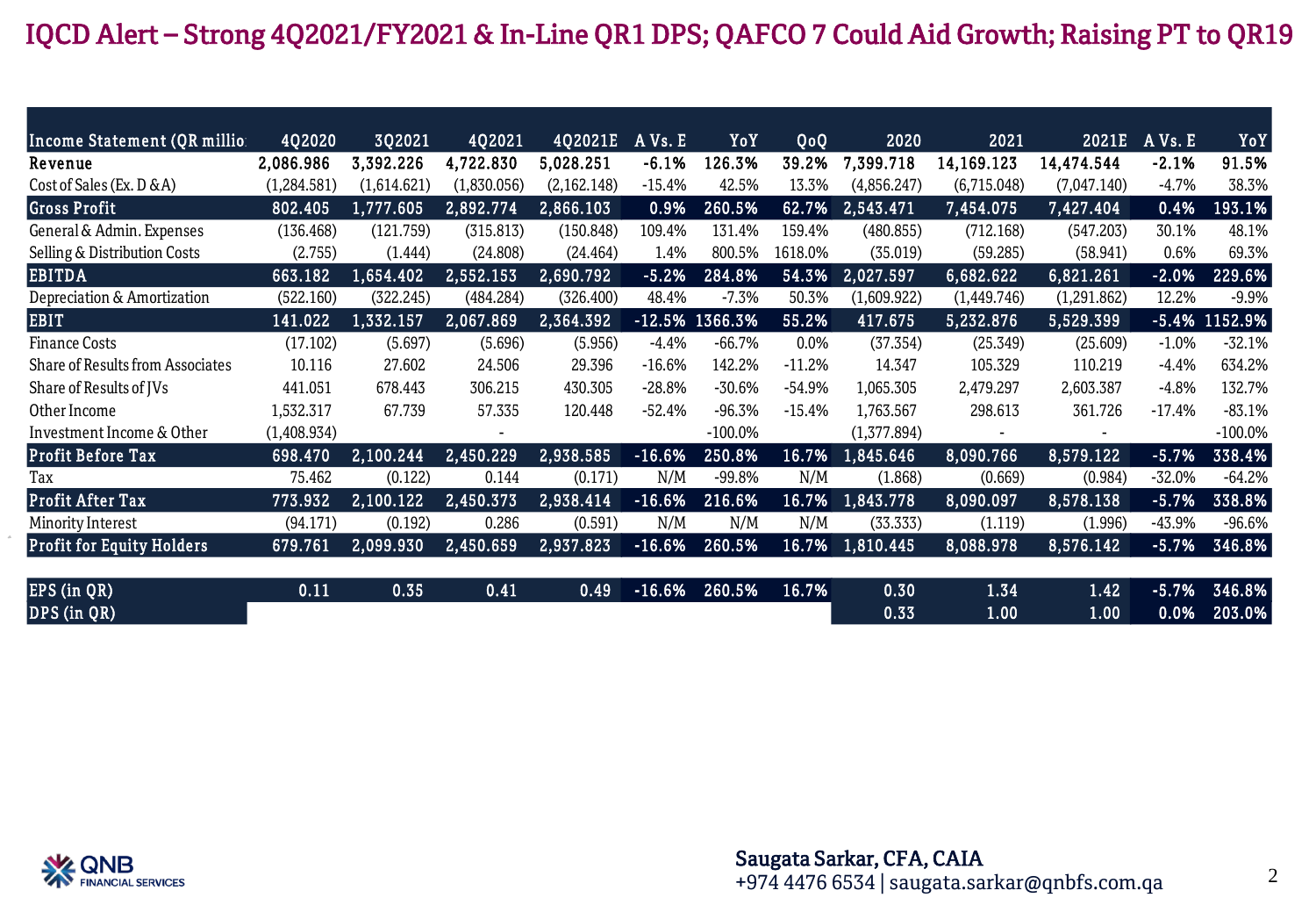## IQCD Alert – Strong 4Q2021/FY2021 & In-Line QR1 DPS; QAFCO 7 Could Aid Growth; Raising PT to QR19

| In QR Millions             |           |           |           |                 |        |             |            |            |               |
|----------------------------|-----------|-----------|-----------|-----------------|--------|-------------|------------|------------|---------------|
| <b>Steel</b>               | 4Q2020    | 3Q2021    | 4Q2021    | 4Q2021E A Vs. E |        | 2020        | 2021       |            | 2021E A Vs. E |
| Revenue                    | 662.541   | 700.859   | 973.241   | 702.471         | 39%    | 2,994.713   | 3,885.942  | 3,615.172  | 7%            |
| Net Profit                 | 49.602    | 132.987   | 87.333    | 86.815          | 1%     | (1,313.583) | 715.942    | 715.424    | 0%            |
| $NM$ %                     | 7.49%     | 18.97%    | 8.97%     | 12.36%          |        | $-43.9%$    | 18.4%      | 19.8%      |               |
| Revenue O/O                | 23%       | $-29%$    | 39%       | 0%              |        |             |            |            |               |
| Net Income Q/Q             | 90%       | $-44%$    | $-34%$    | $-35%$          |        |             |            |            |               |
| Revenue Y/Y                | $-52%$    | 30%       | 47%       | 6%              |        | $-41%$      | 30%        | 21%        |               |
| Net Income Y/Y             | N/M       | 410%      | 76%       | 75%             |        | $N/M$       | N/M        | N/M        |               |
| Petrochemicals             | 4Q2020    | 3Q2021    | 4Q2021    | 4Q2021 AVs. E   |        | 2020        | 2021       |            | 2021 A Vs. E  |
| Revenue                    | 1,231.000 | 1,567.000 | 1,295.000 | 1,229.443       | 5%     | 3,962.000   | 5,981.000  | 5,914.443  | 1%            |
| Net Profit                 | 441.051   | 678.443   | 306.215   | 430.305         | $-29%$ | 1,065.305   | 2,479.297  | 2,603.387  | $-5%$         |
| NM%                        | 35.83%    | 43.30%    | 23.65%    | 35.00%          |        | 26.9%       | 41.5%      | 44.0%      |               |
| Revenue Q/Q                | 20%       | $-10%$    | $-17%$    | $-22%$          |        |             |            |            |               |
| Net Income O/O             | 40%       | $-23%$    | $-55%$    | $-37%$          |        |             |            |            |               |
| Revenue Y/Y                | 15%       | 53%       | 5%        | 0%              |        | $-10%$      | 51%        | 49%        |               |
| Net Income Y/Y             | 44%       | 115%      | $-31%$    | $-2%$           |        | $-19%$      | 133%       | 144%       |               |
| <b>Fertilizers</b>         | 4Q2020    | 3Q2021    | 4Q2021    | 4Q2021 A Vs. E  |        | 2020        | 2021       |            | 2021 A Vs. E  |
| Revenue                    | 1,424.445 | 2,691.367 | 3,749.589 | 4,325.780       | $-13%$ | 4,405.005   | 10,283.181 | 10,859.372 | $-5%$         |
| ٦<br>Net Profit            | 125.062   | 1,280.292 | 1,902.943 | 2,179.821       | $-13%$ | 652.715     | 4,721.207  | 4,998.085  | $-6%$         |
| <b>NM%</b>                 | 8.78%     | 47.57%    | 50.75%    | 50.39%          |        | 14.8%       | 45.9%      | 46.0%      |               |
| Revenue Q/Q                | 35%       | 21%       | 39%       | 61%             |        |             |            |            |               |
| Net Income Q/Q             | $-19%$    | 36%       | 49%       | 70%             |        |             |            |            |               |
| Revenue Y/Y                | 33%       | 156%      | 163%      | 204%            |        | 3%          | 133%       | 147%       |               |
| Net Income Y/Y             | $-54%$    | 732%      | 1422%     | 1643%           |        | $-25%$      | 623%       | 666%       |               |
| <b>Total Revenue</b>       | 3,317.986 | 4,959.226 | 6,017.830 | 6,257.695       |        | 11,361.718  | 20,150.123 | 20,388.988 |               |
| <b>YoY</b> Growth          | $-6%$     | 90%       | 81%       | 89%             |        | $-17%$      | 77%        | 79%        |               |
| <b>QoQ</b> Growth          | 27%       | 0%        | 21%       | 26%             |        |             |            |            |               |
| <b>Steel</b>               | 20%       | 14%       | 16%       | 11%             |        | 26%         | 19%        | 18%        |               |
| Petrochemicals             | 37%       | 32%       | 22%       | 20%             |        | 35%         | 30%        | 29%        |               |
| Fertilizers                | 43%       | 54%       | 62%       | 69%             |        | 39%         | 51%        | 53%        |               |
| Total NI (Ex. Unallocated) | 615.715   | 2,091.722 | 2,296.491 | 2,696.940       |        | 404.437     | 7,916.446  | 8,316.895  |               |
| <b>Steel</b>               | 8%        | 6%        | 4%        | 3%              |        | $-325%$     | 9%         | 9%         |               |
| Petrochemicals             | 72%       | 32%       | 13%       | 16%             |        | 263%        | 31%        | 31%        |               |
| Fertilizers                | 20%       | 61%       | 83%       | 81%             |        | 161%        | 60%        | 60%        |               |